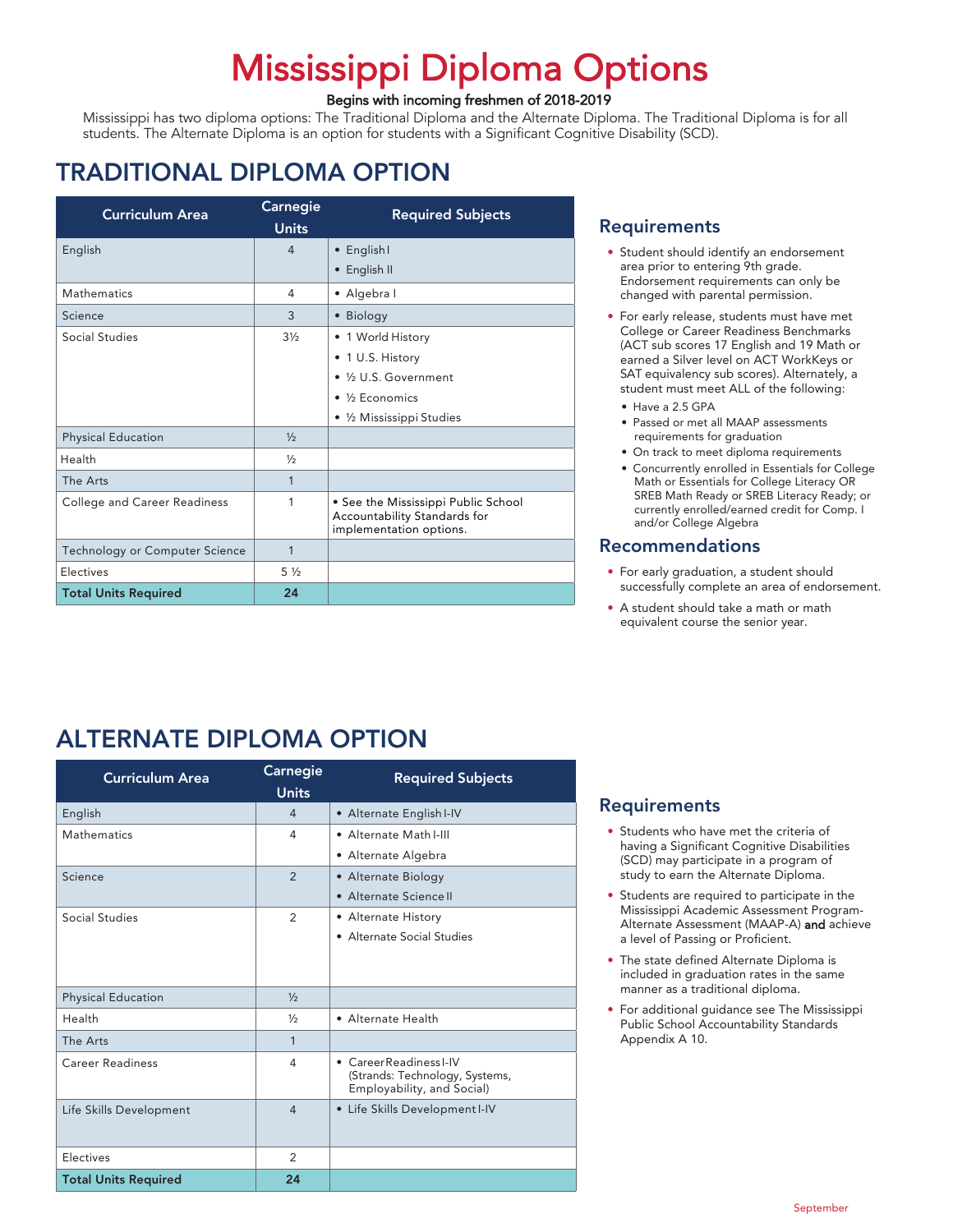# Traditional Diploma Endorsement Options

Students pursuing a Traditional Diploma should identify an endorsement prior to entering 9th grade. There are three endorsement options: Career and Technical, Academic, and Distinguished Academic Endorsement.

#### CAREER AND TECHNICAL ENDORSEMENT

| <b>Curriculum Area</b>                   | Carnegie<br><b>Units</b> | <b>Required Subjects</b>                                                                                             |
|------------------------------------------|--------------------------|----------------------------------------------------------------------------------------------------------------------|
| English                                  | 4                        | • English I<br>• English II                                                                                          |
| <b>Mathematics</b>                       | 4                        | • Algebra I                                                                                                          |
| Science                                  | 3                        | • Biology                                                                                                            |
| Social Studies                           | $3\frac{1}{2}$           | • 1 World History<br>$\bullet$ ½ Economics<br>• 1 U.S. History<br>• 1/2 Mississippi Studies<br>• 1/2 U.S. Government |
| <b>Physical Education</b>                | $\frac{1}{2}$            |                                                                                                                      |
| Health                                   | $\frac{1}{2}$            |                                                                                                                      |
| The Arts                                 | 1                        |                                                                                                                      |
| College and Career<br>Readiness          |                          | • See the Mississippi Public School Accountability<br><b>Standards</b><br>for implementation options.                |
| Technology or<br><b>Computer Science</b> |                          |                                                                                                                      |
| CTE & Technical                          | 4                        | • Must complete a four-course sequential program of study                                                            |
| Electives                                | $3\frac{1}{2}$           |                                                                                                                      |
| <b>Total Units Required</b>              | 26                       |                                                                                                                      |

# Additional Requirements

- Earn an overall GPA of 2.5.
- Earn Silver level on ACT WorkKeys.
- Earn two additional Carnegie Units for a total of 26.
- Must successfully complete one of the following:
- · One dual credit or earn articulated credit in the high school CTE course
	- · Work-Based Learning experience
	- · Earn a State Board of Educationapproved national credential
	- · One (1) AP, Diploma Program-IB, or Cambridge (AICE) course aligned to their career pathway. Students must earn a C or higher and take the appropriate exam

# ACADEMIC ENDORSEMENT

| <b>Curriculum Area</b>                   | Carnegie<br><b>Units</b> | <b>Required Subjects</b>                                                                                                     |
|------------------------------------------|--------------------------|------------------------------------------------------------------------------------------------------------------------------|
| English                                  | 4                        | • English I<br>• English II + two (2) additional above English<br>Ш                                                          |
| <b>Mathematics</b>                       | 4                        | • Algebra I + two (2) additional math courses above<br>Algebra I                                                             |
| Science                                  | 3                        | • Biology + two (2) additional science courses above<br><b>Biology</b>                                                       |
| Social Studies                           | $3\frac{1}{2}$           | • 1 World History<br>$\bullet$ ½ Economics<br>$\bullet$ 1 U.S. History<br>• 1/2 Mississippi Studies<br>• 1/2 U.S. Government |
| <b>Physical Education</b>                | $\frac{1}{2}$            |                                                                                                                              |
| Health                                   | $\frac{1}{2}$            |                                                                                                                              |
| The Arts                                 | 1                        |                                                                                                                              |
| College and<br><b>Career Readiness</b>   |                          | • See the Mississippi Public School Accountability<br>Standards<br>for implementation options.                               |
| Technology or<br><b>Computer Science</b> |                          |                                                                                                                              |
| Electives                                | $7\frac{1}{2}$           | • Must meet two (2) advanced electives of the College<br>Preparatory Curriculum (CPC) requirements for MS IHLs               |
|                                          |                          |                                                                                                                              |

# Additional Requirements

- Earn an overall GPA of 2.5.
- Two (2) elective courses must meet MS IHL CPC requirements.
- Earn Mississippi IHL and community college readiness benchmarks (ACT sub scores 17 English and 19 Math as approved by postsecondary for nonremediation at most community colleges or IHL college-ready courses in senior year, or the SAT equivalency subscore).
- Earn two additional Carnegie Units for a total of 26.
- Must successfully complete one of the following:
	- · One AP course with a C or higher and take the appropriate AP exam
	- · One Diploma Program-IB course with a C or higher and take the appropriate IB exams
	- One dual credit course with a C or higher in the course

# DISTINGUISHED ACADEMIC ENDORSEMENT

| <b>Curriculum Area</b>    | Carnegie<br><b>Units</b> | <b>Required Subjects</b>                                                                                                |
|---------------------------|--------------------------|-------------------------------------------------------------------------------------------------------------------------|
| English                   | $\overline{4}$           | • English I<br>• English II + two (2) additional above English<br>Ш                                                     |
| <b>Mathematics</b>        | 4                        | • Algebra I + two (2) additional math courses above<br>Algebra I                                                        |
| Science                   | 4                        | Biology + two (2) additional science courses above<br><b>Biology</b>                                                    |
| Social Studies            | 4                        | 1 World History<br>$\bullet$ ½ Economics<br>٠<br>• 1 U.S. History<br>• 1/2 Mississippi Studies<br>• 1/2 U.S. Government |
| <b>Physical Education</b> | $\frac{1}{2}$            |                                                                                                                         |
| Health                    | $\frac{1}{2}$            |                                                                                                                         |
| The Arts                  |                          |                                                                                                                         |
| College and Career        |                          | • See the Mississippi Public School Accountability                                                                      |

# Additional Requirements

- Earn an overall GPA of 3.0.
- Two (2) elective courses must meet MS IHL CPC recommended requirements.
- Earn national college readiness benchmarks on each subtest established by ACT of 18 in English and 22 in Math or SAT equivalency subscore as defined by IHL.
- Earn four additional Carnegie Units for a total of 28.